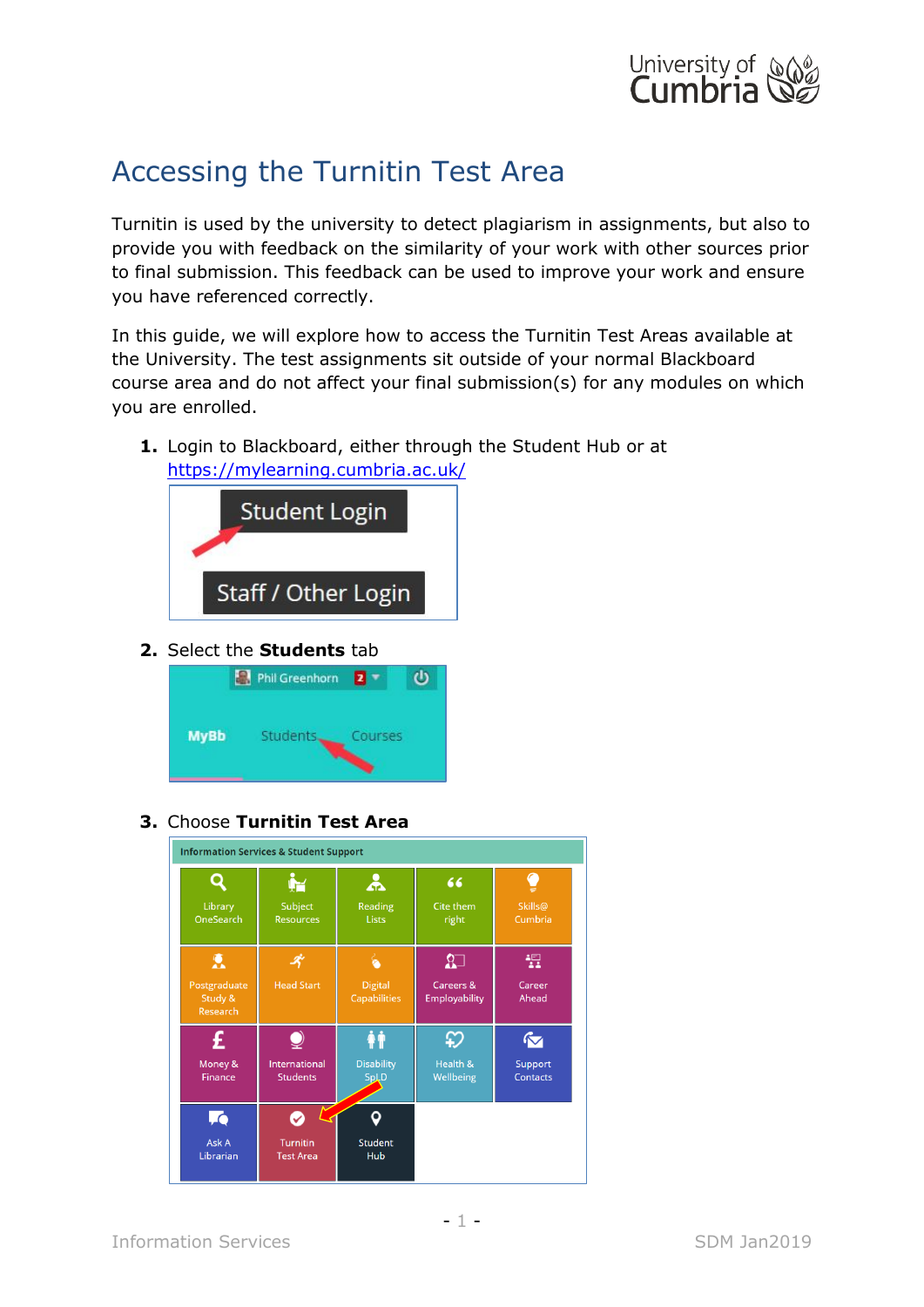

**4.** If this is your first visit to the current Turnitin Test Area, you will need to **self-enrol** on the course



**5.** If you are unable to see the Enrol button/side menu, please click on the small arrow to expand and show the Course Menu.



**6.** After clicking on the **+ Enrol** button you will need to click on **Submit** on the next page, followed by **OK**. You should now be in the Turnitin Test Area Blackboard course.